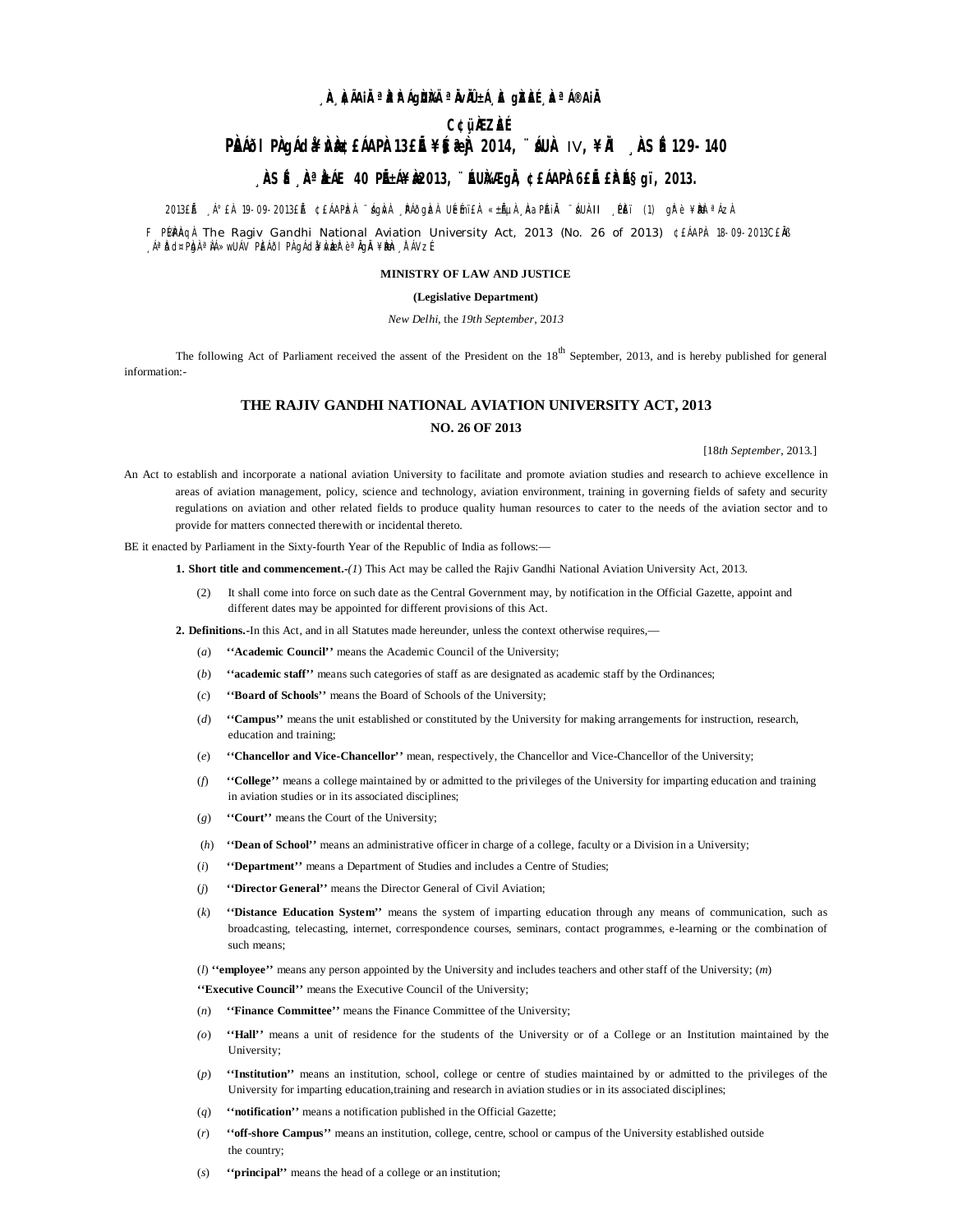- (*t*) **''recognised Institution''** means an institution admitted to the privileges of the University for imparting education in aviation studies or its associated disciplines;
- (*u*) **''recognised teachers''** means such persons as are recognised by the University for the purpose of imparting instructions in a college or an institution admitted to the privileges of the University;
- (*v*) **''school''** means a School of Studies of the University;
- (*w*) **''Statutes'', ''Ordinances''** and **''Regulations''** mean, respectively, the Statutes, the Ordinances and the Regulations of the University made under this Act;
- (*x*) **''teachers of the University''** means Professors, Associate Professors, Assistant Professors, Readers, Senior Lecturers, Lecturers and such other persons as may be appointed or recognised for imparting instruction or conducting research in the University or in any college or institution maintained by the University or for giving guidance to students for any course of study of the University are designated as teachers by the Statutes;
- (*y*) **''University''** means the National Aviation University established under this Act;
- (*z*) **''University Grants Commission''** means the Commission established under section 4 of the University Grants Commission Act, 1956. (3 of 1956)
- **3. Establishment of University-** (*1*) There shall be established a University by the name of ''Rajiv Gandhi National Aviation

University''.

- (2) The headquarters of the University shall be at Fursatganj in the District of Raebareli in the State of Uttar Pradesh;
- (3) The University may establish or maintain campuses and centres at such other places within its jurisdiction as it may deem fit.
- (4) The first Chancellor, the first Vice-Chancellor, the first members of the Court, the Executive Council, the Academic Council, and all persons who may hereafter become such officers or members, so long as they continue to hold such office or membership, shall constitute the University.
- (*5*) The University shall have perpetual succession and a common seal with power, subject to the provisions of this Act, to acquire, hold and dispose of property and to contract, and shall by that name, sue and be sued.
- (*6*) The University shall be a teaching, research and affiliating Aviation University.

**4. Objects of University.-**The objects of the University shall be,—

- (*i*) to facilitate and promote aviation studies, teaching, training, research and extension work with focus on emerging areas of studies such as aviation management, aviation regulation and policy, aviation history, aviation science and engineering, aviation law, aviation safety and security, aviation medicine, search and rescue, transportation of dangerous goods, environmental studies and other related fields, and also to achieve excellence in these and connected fields in emerging areas and such areas as may emerge in future;
- (*ii*) to promote advanced knowledge by providing institutional and research facilities in such branches of learning as it may deem fit and to make provisions for integrated courses in management, science and other key and frontier areas of technology and allied disciplines in the educational programmes of the University;
- (*iii*) to create an ambience for learning and scholarship in aviation technology;
- (*iv*) to take appropriate measures for ensuring and regulating the quality of aviation education programmes in India offered by recognised institutions;
- (*v*) to develop academic standards of an international level and undertake other measures as it may deemed fit, to facilitate the development for skilled aviation manpower including the licensed category of aviation personnel;
- (*vi*) to develop various programmes for airlines, airport, aviation authorities and staff ranging from airline management and marketing, airport management, regulations and aviation law, aviation safety and security or any other programme and train manpower in aviation field;
- (*vii*) to take appropriate measures for promoting innovations in teaching-learning process, undertake inter-disciplinary studies and research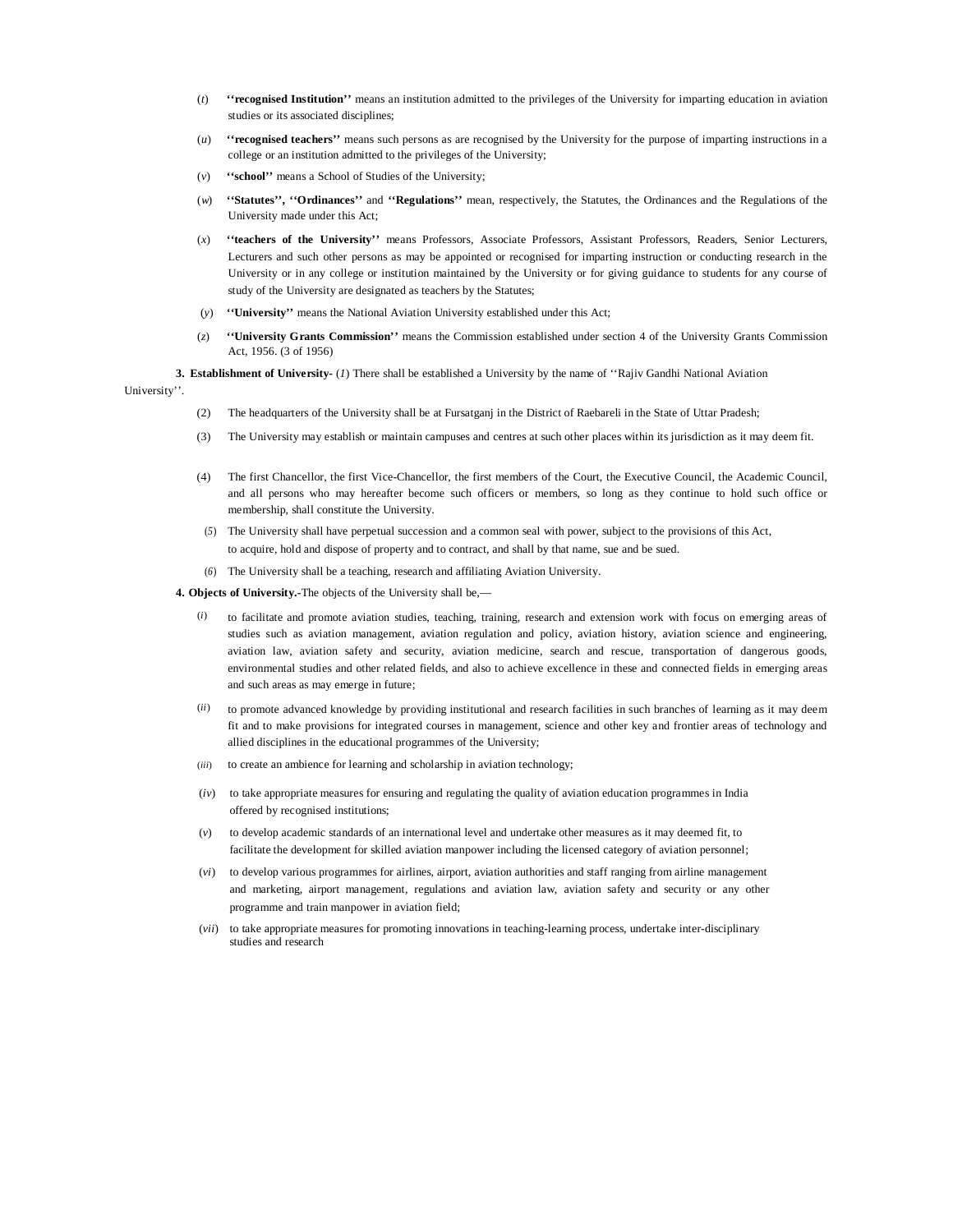**5. Powers of University.-**(*1*) The University shall have the following powers, namely:—

- (*i*) to provide for instructions in the aviation related natural sciences, social sciences, humanities, engineering, technology and medicine or as the University may, from time to time, determine and to make provision for research and for the advancement and dissemination of knowledge;
- (*ii*) to recognise aviation training colleges and institutes and to make provisions for recognising of such colleges and institutions, maintenance of standards and to undertake special studies;
- (*iii*) to establish and maintain campuses, departments, laboratories, libraries, museums, centres of research, training and specialised studies;
- (*iv*) to establish and maintain hostel, health centres and other related facilities like auditoria, playgrounds, gymnasiums, swimming pools and training facilities;
- (*v*) to establish linkages and collaborate with any other college or University, research institution, industry association, professional or any other organisations in India or outside India to conceptualise, design and develop specific programmes on aviation as part of education and research, training programmes and exchange programmes for students, academic staff and others;
- (*vi*) to provide for establishment of campuses, colleges and Institutions for serving a group of recognised colleges and to provide for and maintain common resource centres in such campuses in the form of libraries, laboratories, computer centres and the like centres of learning;
- (*vii*) to prepare educational programmes or courses leading to award of Diploma, Degree, Post Graduate Degrees in the field of civil aviation;
- (*viii*) to grant, subject to such conditions as the University may determine, degrees including doctoral degrees, diplomas or certificates other than Certificates of Competencies of licensed aviation personnel, which shall continue to be issued by Director General of Civil Aviation, Government of India till the Central Government otherwise decides, and confer degrees and other academic distinctions on the basis of examinations, evaluation or any other method of testing on persons, and to withdraw any such degrees including doctoral degrees, diplomas, certificates, or other academic distinctions for good and sufficient cause;
- (*ix*) to confer honorary degrees or other distinctions in the manner prescribed by the Statutes;
- (*x*) to organise and to undertake extra-mural studies, training and extension services;
- (*xi*) to institute Directorships, Principalships, Professorships, Associate Professorships, Assistant Professorships and other teaching or academic positions, required by the University and to appoint persons to such Principalships, Professorships, Associate Professorships, Assistant Professorships or academic positions;
- (*xii*) to provide for the terms and conditions of service of Directors, Principals and teachers and other members of the academic staff appointed by the University;
- (*xiii*) to appoint persons working in any other University or organisation as teachers of the University for a specified period;
- (*xiv*) to recognise an institution of higher learning for such purposes as the University may determine and to withdraw such recognition;
- (*xv*) to organise and conduct refresher courses, workshops, seminars and other programmes for teachers, evaluators and other academic staff;
- (*xvi*) to appoint on contract or otherwise visiting Professors, Emeritus Professors, Consultants, Scholars and such other persons who may contribute to the advancement of the objects of the University;
- (*xvii*) to create teaching, non-teaching, administrative, ministerial and other posts in the University and to make appointments thereto;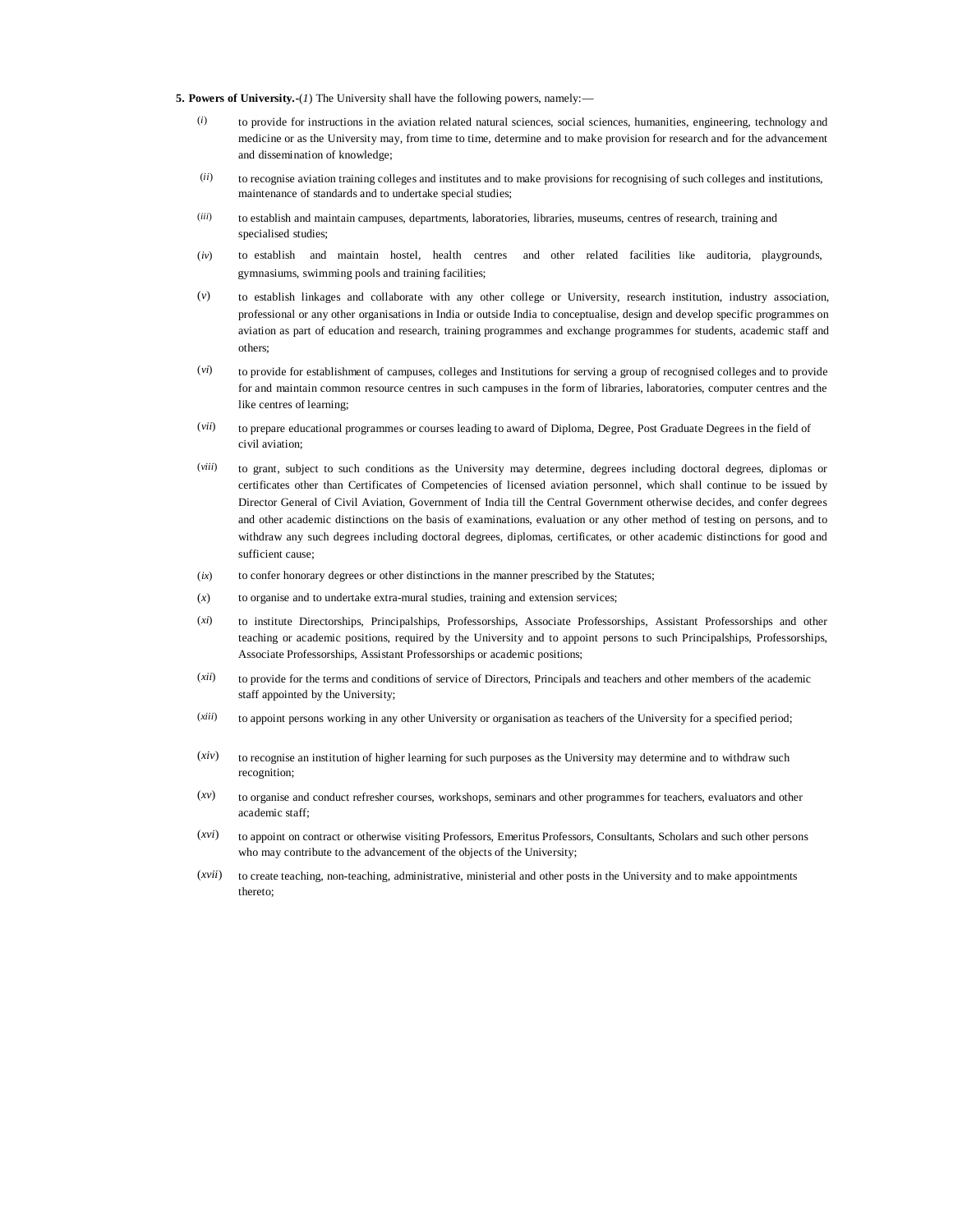- (*xviii*) to co-operate or collaborate or associate with any other University or authority or institution of higher learning within India or located outside the country, in such manner and for such purposes as the University may determine;
- (*xix*) to approve appointment of persons for imparting instructions in any institution admitted to the privileges of the University and to withdraw such approval;
- (*xx*) to inspect recognised institutions through suitable machinery established for the purpose, and to take measures to ensure that proper standards of instruction, teaching and training are maintained by them, and adequate library, laboratory, hospital, workshop and other academic facilities are provided for;
- (*xxi*) to coordinate the work of different colleges and institutions working in the same and similar areas;
- (*xxii*) to set up facilities like computer centre, training centre, instrumentation centre, library, simulators or other units for research and instruction as are, in the opinion of the University, necessary for the furtherance of its objects;
- (*xxiii*) to set up curriculum development centres for different subjects;
- (*xxiv*) to admit to its privileges colleges and institutions, not maintained by the University, and to withdraw all or any of those privileges in accordance with such conditions as may be prescribed by the Statutes;
- (*xxv*) to recognise guide, supervise and control Halls not maintained by the University and other accommodation for students, and to withdraw any such recognition;
- (*xxvi*) to make provision for research and advisory services and for that purpose, to enter into such arrangements with other institutions or bodies as the University may deem necessary;
- (*xxvii*) to determine standards of admission to the University, which may include examination, evaluation or any other method of testing;
- (*xxviii*) to institute and award fellowships, scholarships, studentships, assistantships, medals and prizes;
- (*xxix*) to demand and receive payment of fees and other charges;
- (*xxx*) to supervise the residences of the students of the University and to make arrangements for promoting their health and general welfare;
- (*xxxi*) to make such special arrangements in respect of women students as the University may consider desirable;
- (*xxxii*) to regulate the conduct of the students of the University;
- (*xxxiii*) to control and regulate admission of students for various courses of study in Departments, recognised institutions, schools and centres of studies;
- (*xxxiv*) to regulate the work and conduct of the employees of the University;
- (*xxxv*) to regulate and enforce discipline among the employees and students of the University and to take such disciplinary measures in this regard as may be deemed necessary;
- (*xxxvi*) to make arrangements for promoting the health and general welfare of the employees of the University;
- (*xxxvii*) to receive benefactions, donations and gifts from persons and to name after them such chairs, institutions, buildings and the like, the University may determine, whose gift or donation to the University is worth such amount as the University may decide;
- (*xxxviii*) to acquire, hold, manage and dispose of any property, movable or immovable, including trust and endowment properties for the purposes of the University;
- (*xxxix*) to borrow, with the approval of the Central Government, on the security of the property of the University, money for the purposes of the University;
- (*xl*) to assess needs of the students in terms of subjects, fields of specialisation, levels of education and training of technical manpower, both on short and long term basis, and to initiate necessary programmers to meet these needs;
- (*xli*) to initiate measures to enlist the co-operation of the industry to provide complementary facilities;
- (*xlii*) to provide for instruction through ''distance learning'' and ''open approach'' and for mobility of students from the nonformal open learning stream to the formal stream and *vice versa;*
- (*xliii*) to establish such campuses, special centres, specialised laboratories or other units for research and instruction as are, in the opinion of the University, necessary for the furtherance of its objective;
- $(xdiv)$  to confer autonomous status on a college or an institution or a Department, as the case may be, in accordance with the Statutes;
- $(x<sup>l</sup>y)$  to arrange for the training to upgrade aviation standard of the employees of the industry and institutes and to levy fees for such training as prescribed by the Statutes;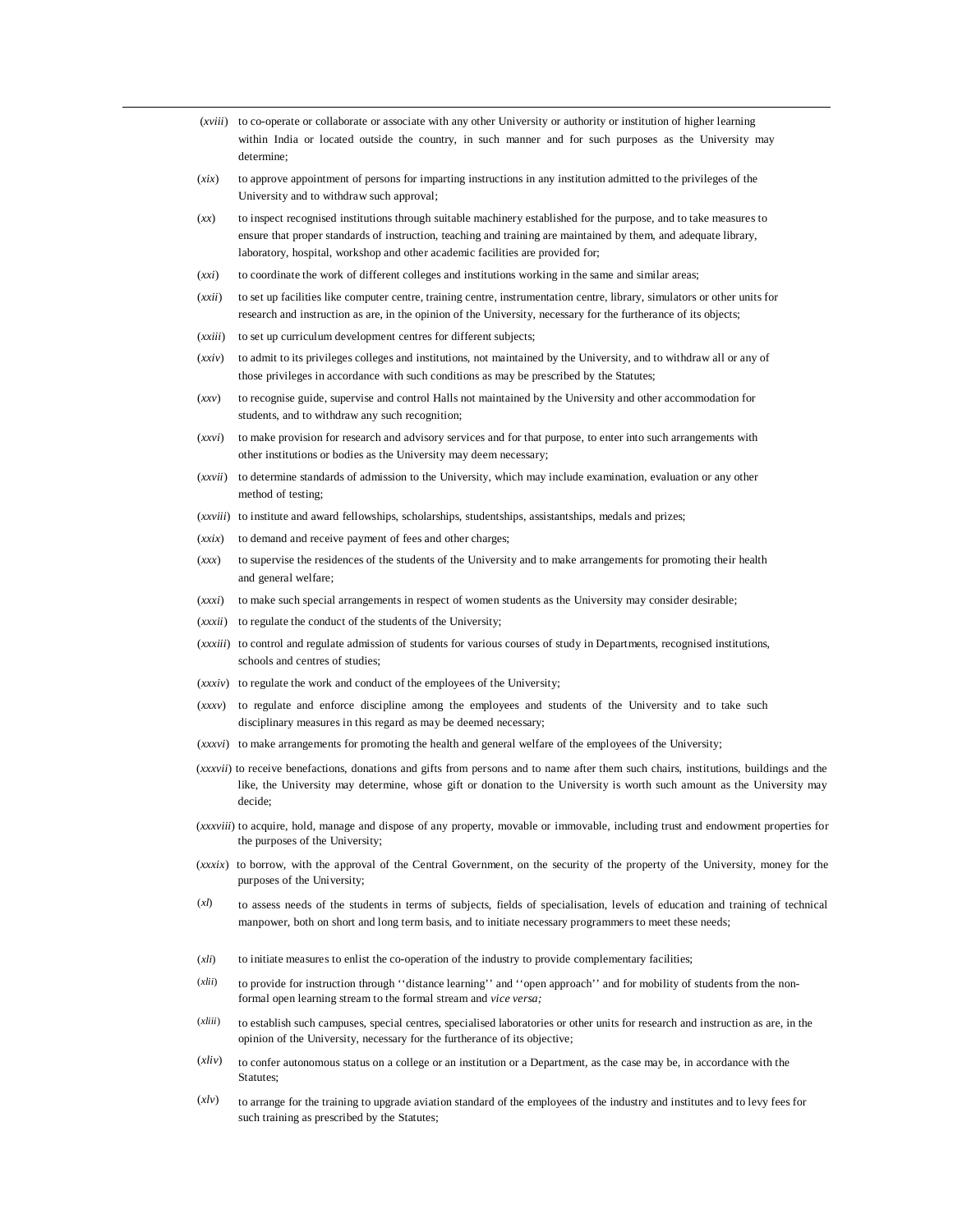- (*xlvi*) to establish off-shore Campus at any place outside the Country as and when it is considered necessary for advancing the aims and objects of the University; and
- (*xlvii*) to do all such other acts and things as may be necessary, incidental or conducive to the attainment of all or any of its objects.
- (*2*) In exercising its powers referred to in sub-section (*1*), it shall be the endeavour of the University to maintain an international character and highest possible standards of teaching and research.
- **6. Jurisdiction.-**The jurisdiction of the University shall extend to the whole of India.

**7. University open to all classes, castes and creed.-**The University shall be open to persons of either sex and of whatever caste, creed, race or class, and it shall not be lawful for the University to adopt or impose on any person, any test whatsoever of religious belief or profession in order to entitle him to be appointed as a teacher of the University or to hold any other office therein or be admitted as a student in the University or to graduate thereat or to enjoy or exercise any privilege thereof:

Provided that nothing in this section shall be deemed to prevent the University from making special provisions for the employment or promotion of educational interests of women, physically challenged or of persons belonging to the weaker sections of the society and, in particular, of the Scheduled Castes and the Scheduled Tribes:

Provided further that no such special provision shall be made on the ground of domicile.

**8. Fund of University.-** (*1*) There shall be a University Fund which shall include—

- (*a*) any contribution or grant made by the Central Government or an instrumentality of the Central Government;
- (*b*) any contribution or grant made by the State Governments;
- (*c*) any contribution from aviation companies and aviation industry both Indian and international;
- (*d*) any bequests, donations, endowments or other grants made by any private individual or institution;
- (*e*) income received by the University from fees and charges; and
- (*f*) amounts received from any other source.
- (*2*) The said fund shall be utilised for such purposes of the University and in such manner as may be prescribed by the Statutes and the Ordinances.

**9. The Visitor.-** (1) The President of India shall be the Visitor of the University:

Provided that the President may, by order, nominate any person to be the Visitor and such person so nominated shall hold office for such term, not exceeding five years as may be specified in the order and the person so nominated shall exercise the powers and discharge duties of the Visitor.

- (*2*) The Visitor may, from time to time, appoint one or more persons to review the work and progress of the University, including colleges and institutions managed by it, and to submit a report thereon; and upon receipt of that report, the Visitor may, after obtaining the views of the Executive Council thereon through the Vice-Chancellor, take such action and issue such directions, as he considers necessary, in respect of any of the matters dealt with in the report and the University shall be bound to comply with such directions.
- (*3*) The Visitor shall have the right to cause an inspection to be made by such person or persons as he may direct, of the University, its buildings, libraries, laboratories and equipment, and of any college, institution or campus maintained by the University and also of the examinations, instruction and other work conducted or done by the University and to cause an inquiry to be made in like manner in respect of any matter connected with the administration or finances of the University, colleges or institutions.
- (*4*) The Visitor shall, in every matter referred to in sub-section (*3*), give notice to the University of his intention to cause an inspection or inquiry to be made—
	- (*a*) to the University, if such inspection or inquiry is to be made in respect of the University or any college or institution maintained by it, or
	- (*b*) to the management of the college or institution, if the inspection or inquiry is to be made in respect of the college or institution admitted to the privileges of the University, and the University or the management, as the case may be, shall have the right to make such representations to the Visitor, as it may consider necessary.
- (*5*) After considering the representations, if any, made by the University or the management, as the case may be, the Visitor may cause to be made such inspection or inquiry as is referred to in sub-section (*3*).
- (*6*) Where any inspection or inquiry has been caused to be made by the Visitor, the University shall be entitled to appoint a representative, who shall have the right to be present in person and be heard at such inspection or inquiry.
- (*7*) The Visitor may, if the inspection or inquiry is made in respect of the University, college or institution maintained by it, address the Vice-Chancellor with reference to the result of such inspection or inquiry together with such views and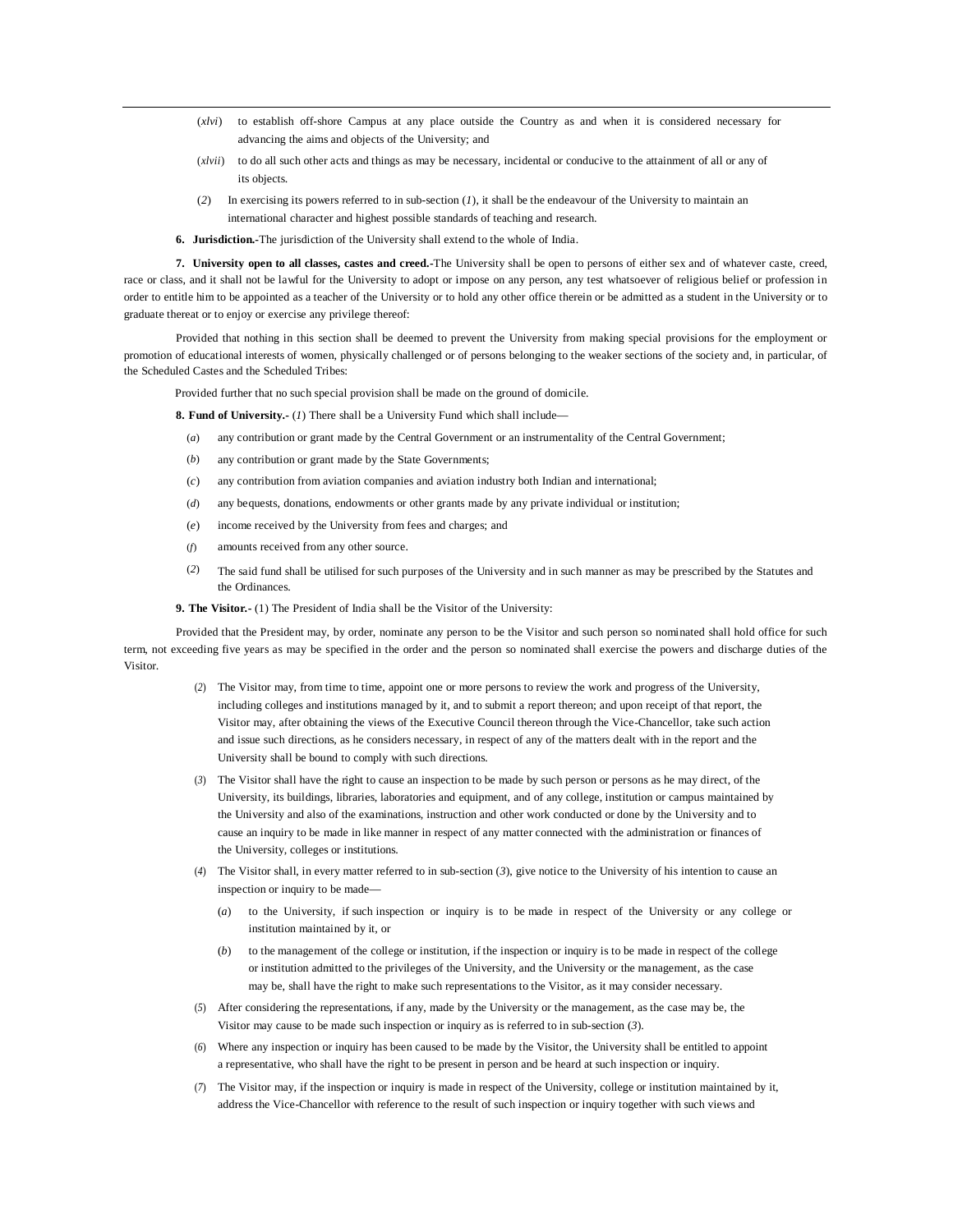advice with regard to the action to be taken thereon, as the Visitor may be pleased to offer, and on receipt of address made by the Visitor, the Vice-Chancellor shall communicate forthwith to the Executive Council the results of the inspection or inquiry, and the views of the Visitor and the advice tendered by him upon the action to be taken thereon.

- (*8*) The Visitor may, if the inspection or inquiry is made in respect of any college or institution admitted to the privileges of the University, address the management concerned through the Vice-Chancellor with reference to the result of such inspection or inquiry, his views thereon and such advice as he may be pleased to offer upon the action to be taken thereon.
- (*9*) The Executive Council or the management, as the case may be, shall communicate, through the Vice-Chancellor to the Visitor such action, if any, as it proposes to take or has been taken upon the result of such inspection or inquiry.
- (*10*) Where, the Executive Council or the management does not, within a reasonable time, take action to the satisfaction of the Visitor, the Visitor may, after considering any explanation furnished or representation made by the Executive Council or the management, issue such directions as he may think fit and the Executive Council shall comply with such directions.
- (*11*) Without prejudice to the foregoing provisions of this section, the Visitor may, by order in writing, annul any proceeding of the University which is not in conformity with the Act, the Statutes or the Ordinances:

Provided that before making any such order, the Visitor shall call upon the Registrar to show cause why such an order should not be made, and, if any cause is shown within a reasonable time, he shall consider the same.

(*12*) Notwithstanding anything contained in the foregoing provisions, the Visitor may give any direction to the University after giving an opportunity to the University as the circumstances warrant.

(*13*) The Visitor shall have such other powers as may be prescribed by the Statutes.

- **10. Officers of University.-**The following shall be the officers of the University:—
	- (*1*) the Chancellor;
	- (*2*) the Vice-Chancellor;
	- (*3*) the Deans of Schools;
	- (*4*) the Registrar;
	- (*5*) the Finance Officer;
	- (*6*) the Controller of Examinations; and
	- (*7*) such other officers as may be declared by the Statutes to be officers of the University.

**11. The Chancellor.-** (*1*) The Chancellor shall be appointed by the Visitor in such manner as may be prescribed by the

**Statutes** 

- (*2*) The Chancellor shall, by virtue of his office, be the head of the University.
- (*3*) The Chancellor shall, if present, preside at the Convocations of the University held for conferring degrees.

**12. The Vice-Chancellor.-** (*1*) The Vice-Chancellor shall be appointed by the Visitor in such manner for such term and on such emoluments and other conditions of service as may be prescribed by the Statutes.

> (*2*) The Vice-Chancellor shall be the principal executive and academic officer of the University and shall exercise general supervision and control over the affairs of the University and give effect to the decisions of all the authorities of the University.

(*3*) The Vice-Chancellor may, if he is of opinion that immediate action is necessary on any matter, exercise any power conferred on any authority of the University by or under this Act and shall report to such authority the action taken by him on such matter:

Provided that if the authority concerned is of opinion that such action ought not to have been taken, it may refer the matter to the Visitor whose decision thereon shall be final:

Provided further that any person in the service of the University who is aggrieved by the action taken by the Vice-Chancellor under this sub-section shall have the right to appeal against such action to the Executive Council within ninety days from the date on which decision on such action is communicated to him and thereupon the Executive Council may confirm, modify or reverse the action taken by the Vice-Chancellor.

(4) The Vice-Chancellor, if he is of the opinion that any decision of any authority of the University is beyond the powers of the authority conferred by the provisions of this Act, the Statutes or the Ordinances or that any decision taken is not in the interest of the University, may ask the authority concerned to review its decision within sixty days of such decision and if the authority refuses to review the decision either in whole or in part or no decision is taken by it within the said period of sixty days, the matter shall be referred to the Visitor whose decision thereon shall be final: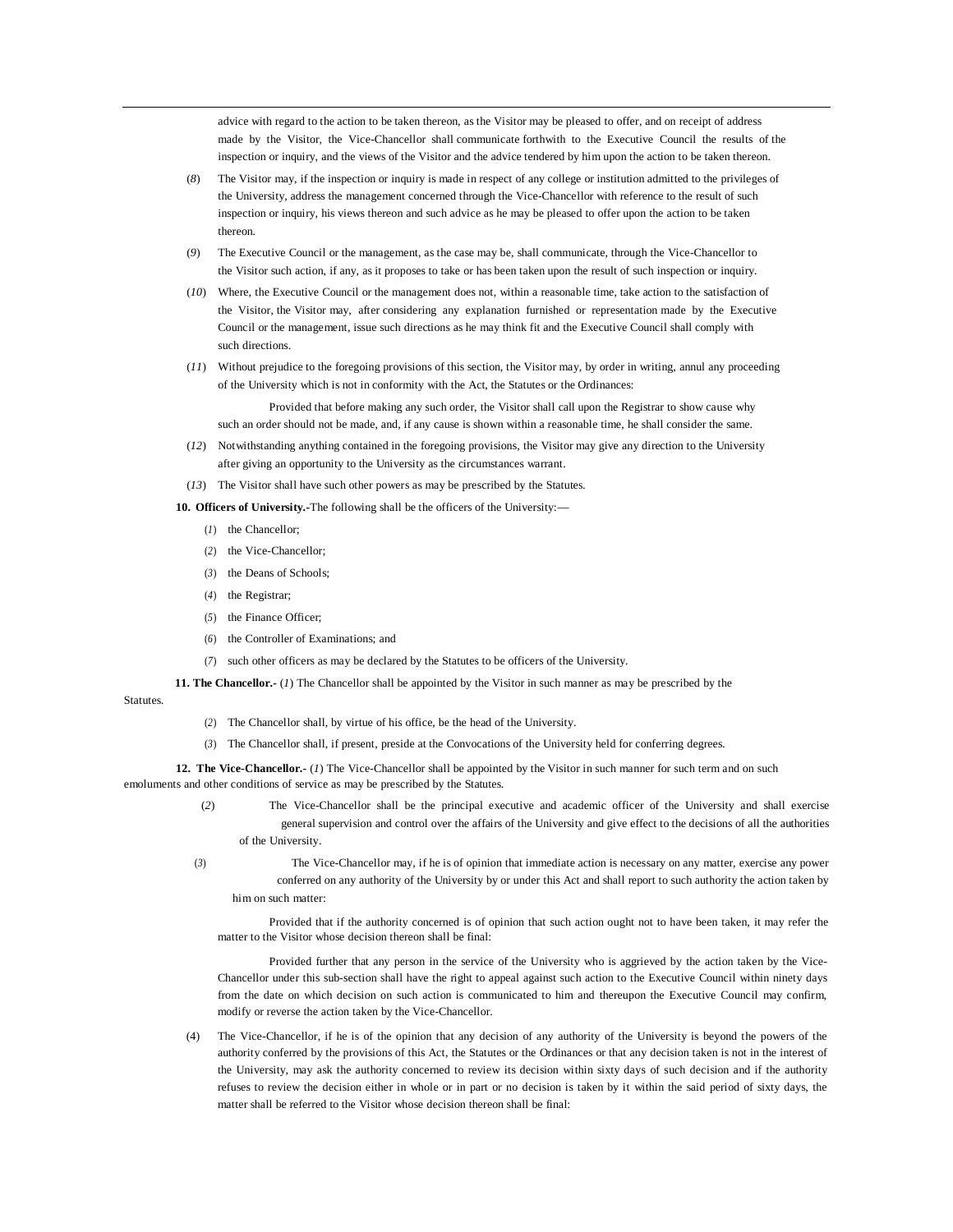Provided that the decision of the authority concerned shall remain suspended during the period of such decision by the authority or the Visitor, as the case may be, under this sub-section.

- (5) The Vice-Chancellor may cause an inspection to be made by such person or persons as he may direct, of a College or an Institution not being maintained by the University, its buildings, libraries, laboratories and equipment, and also examinations, teaching and other work conducted or done by the college or the institution and cause an inquiry, to be made in the like manner, in respect of any matter connected with the quality of education and other academic activities of the colleges or the institutions.
- The Vice-Chancellor shall exercise such other powers and perform such other duties as may be prescribed by the Statutes or the **Ordinances**

**13. The Deans of Schools.-**Every Dean of the School shall be appointed in such manner and shall exercise such powers and perform such duties, as may be prescribed by the Statutes.

**14. The Registrar.-**(*1*) The Registrar shall be appointed in such manner and on such terms and conditions of service, as may be prescribed by the Statutes.

- (*2*) The Registrar shall have the power to enter into agreements, sign documents and authenticate records on behalf of the University.
- (*3*) The Registrar shall exercise such powers and perform such duties, as may be prescribed by the Statutes.

**15. The Finance Officer.-**The Finance Officer shall be appointed in such manner and on such terms and conditions of service and shall exercise such powers and perform such duties, as may be prescribed by the Statutes.

**16. The Controller of Examinations.-**The Controller of Examinations shall be appointed in such manner and on such terms and conditions of service and shall exercise such powers and perform such duties, as may be prescribed by the Statutes.

**17. Other officers.-**The manner of appointment, terms and conditions of services and powers and duties of other officers of the University shall be prescribed by the Statutes.

**18. Authorities of University.-**The following shall be the authorities of the University, namely:—

- (1) the Court;
- (2) the Executive Council;
- (3) the Academic Council;
- (4) the Board of Affiliation and Recognition;
- (5) the Boards of Schools;
- (6) the Finance Committee; and
- (7) such other authorities as may be declared by the Statutes to be the authorities of the University.

**19. The Court.-** (1) The constitution of the Court and the term of office of its members shall be prescribed by the Statutes:

Provided that such number of members, as may be prescribed by the Statutes, shall be elected from among the teachers, employees and students of the University.

- (*2*) Subject to the provisions of this Act, the Court shall have the following powers and functions, namely:—
	- (*a*) to review, from time to time, the broad policies and programmes of the University and to suggest measures for the improvement and development of the University;
	- (*b*) to consider and pass resolutions on the annual report and the annual accounts of the University and the audit report on such accounts;
	- (*c*) to advise the Visitor in respect of any matter which may be referred to it for advice; and
	- (*d*) to perform such other functions as may be prescribed by the Statutes.

**20. The Executive Council.-** (*1*) The Executive Council shall be the principal executive body of the University:

Provided that until the first Executive Council is formed, the Steering Committee of the Ministry of Civil Aviation shall function as an interim Executive Council.

(*2*) The constitution of the Executive Council, the term of office of its members and its powers and functions shall be prescribed by the Statutes

Provided that such number of members as may be prescribed by the Statutes shall be from among the elected members of the Court.

**21. The Academic Council.-** (*1*) The Academic Council shall be the principal academic body of the University and shall, subject to the provisions of this Act, the Statutes and the Ordinances, have the control and supervision over, and be responsible for, the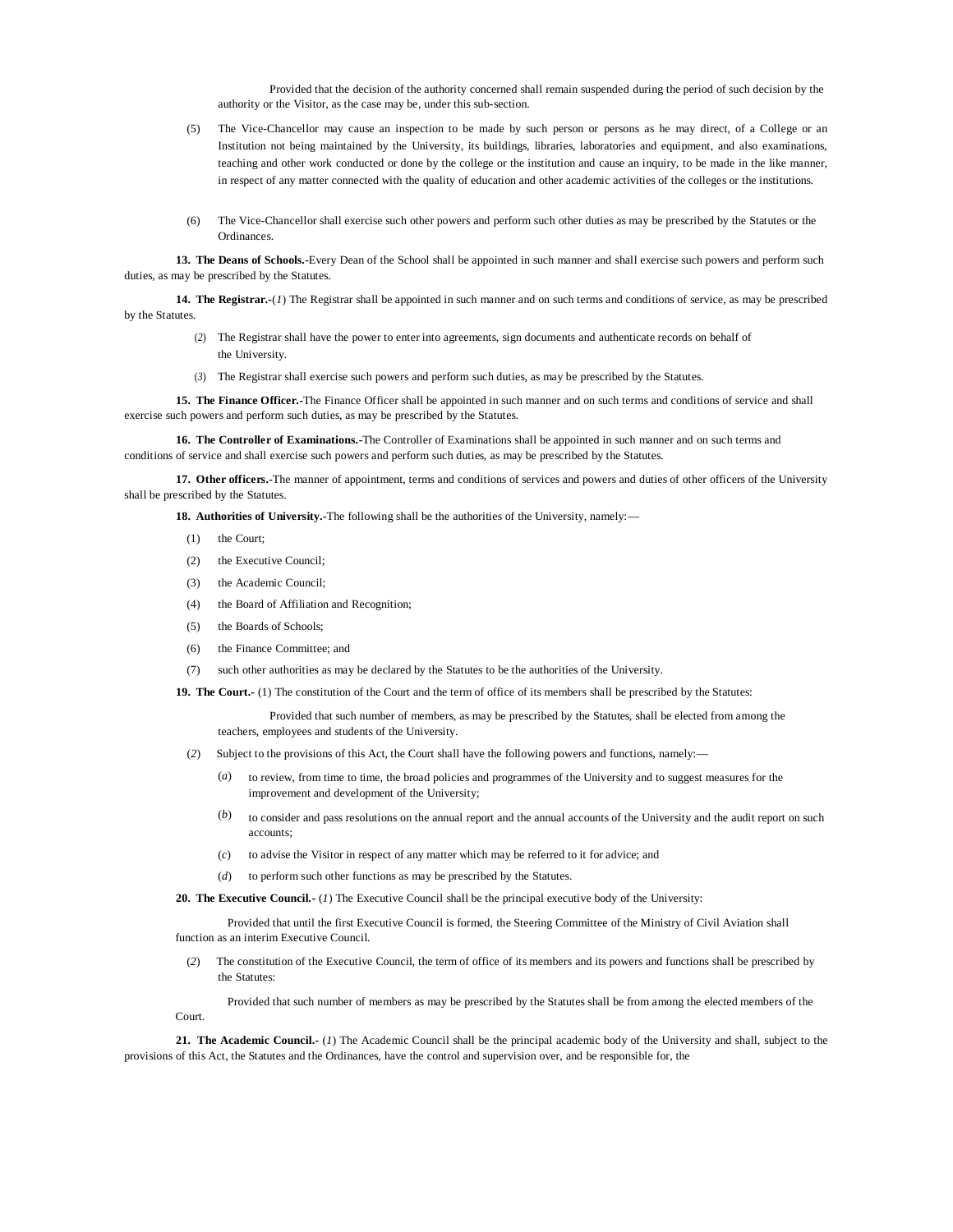maintenance of standards of instruction, education and examination within the University and shall exercise such other powers and perform such other duties as may be conferred or imposed upon it as may be prescribed by the Statutes.

- (*2*) The Academic Council shall have the right to advise the Executive Council on all academic matters.
- (*3*) The constitution of the Academic Council and the term of office of its members shall be such as may be prescribed by the Statutes.

**22. The Board of Affiliation and Recognition.-** (*1*) The Board of Affiliation and Recognition shall be responsible for admitting Colleges and Institutions to the privileges of the University.

The constitution of the Board of Affiliation and Recognition, the term of office of its members and its powers and duties shall be such as may be prescribed by the Statutes.

**23. The Boards of Schools.-** (*1*) There shall be such number of Boards of Schools as the University may determine from time to time.

(*2*) The constitution, powers and functions of the Boards of Schools shall be such as may be prescribed by the Statutes.

**24. The Finance Committee.-**The constitution, powers and functions of the Finance Committee shall be prescribed by the

### Statutes.

**25. Other authorities of University.-**The constitution, powers and functions of other authorities, as may be declared by the Statutes to be the authorities of the University, shall be prescribed by the Statutes.

**26. Power to make Statutes.-**Subject to the provisions of this Act, the Statutes may provide for all or any of the

following matters, namely:—

- (*a*) the constitution, powers and functions of authorities and other bodies of the University, as may be constituted from time to time;
- (b) the election and continuance in office of the members of the said authorities and bodies, the filling up of vacancies of members, and all other matters relating to those authorities and other bodies for which it may be necessary or desirable to provide;
- (*c*) the manner of appointment of the officers of the University, terms and conditions of service, their powers, emoluments and functions that may be exercised and performed by such authority;
- (*d*) the manner of appointment of teachers, academic staff and other employees of the University, their emoluments and other conditions of service:

Provided that the terms and conditions of teachers, academic staff and other employees shall not be varied to their disadvantage;

- (*e*) the manner of appointment of teachers and academic staff working in any other University or organisation for a specific period for undertaking a joint project, their terms and conditions of service and emoluments;
- (*f* ) the conditions of service of employees including provisions for pension, insurance and provident fund, the manner of termination of service and disciplinary action;
- (*g*) the principles governing the seniority of service of the employees of the University;
- (*h*) the procedure for arbitration in cases of dispute between employees or students of the University and the University;
- (*i*) the procedure for appeal to the Executive Council by any employee or student against the action of any officer or authority of the University;
- (*j*) the coordination and determination of standards in the University;
- $(k)$  the conferment of autonomous status on a College or an Institution or a Department;
- (*l*) the establishment and abolition of schools, Departments, centres, Halls, Colleges and Institutions;
- (*m*) the conferment of honorary degrees;
- (*n*) the withdrawal of degrees, diplomas, certificates and other academic distinctions;
- *(o*) the conditions under which Colleges and Institutions may be admitted to the privileges of the University and the withdrawal of such privileges;
- (p) the Institution of fellowships, scholarships, studentships, assistantships, medals and prizes;
- (q) the delegation of powers vested in the authorities or officers of the University;
- (r) the maintenance of discipline among the employees and students; and
- (s) all other matters which by this Act are to be or may be provided for by the Statutes.-

**27. Statutes how to be made.-** (*1*) The first Statutes of the University shall be framed by the Steering Committee of the Ministry of Civil Aviation and the copy of the same shall be laid as soon as may be, after it is made, before each House of Parliament.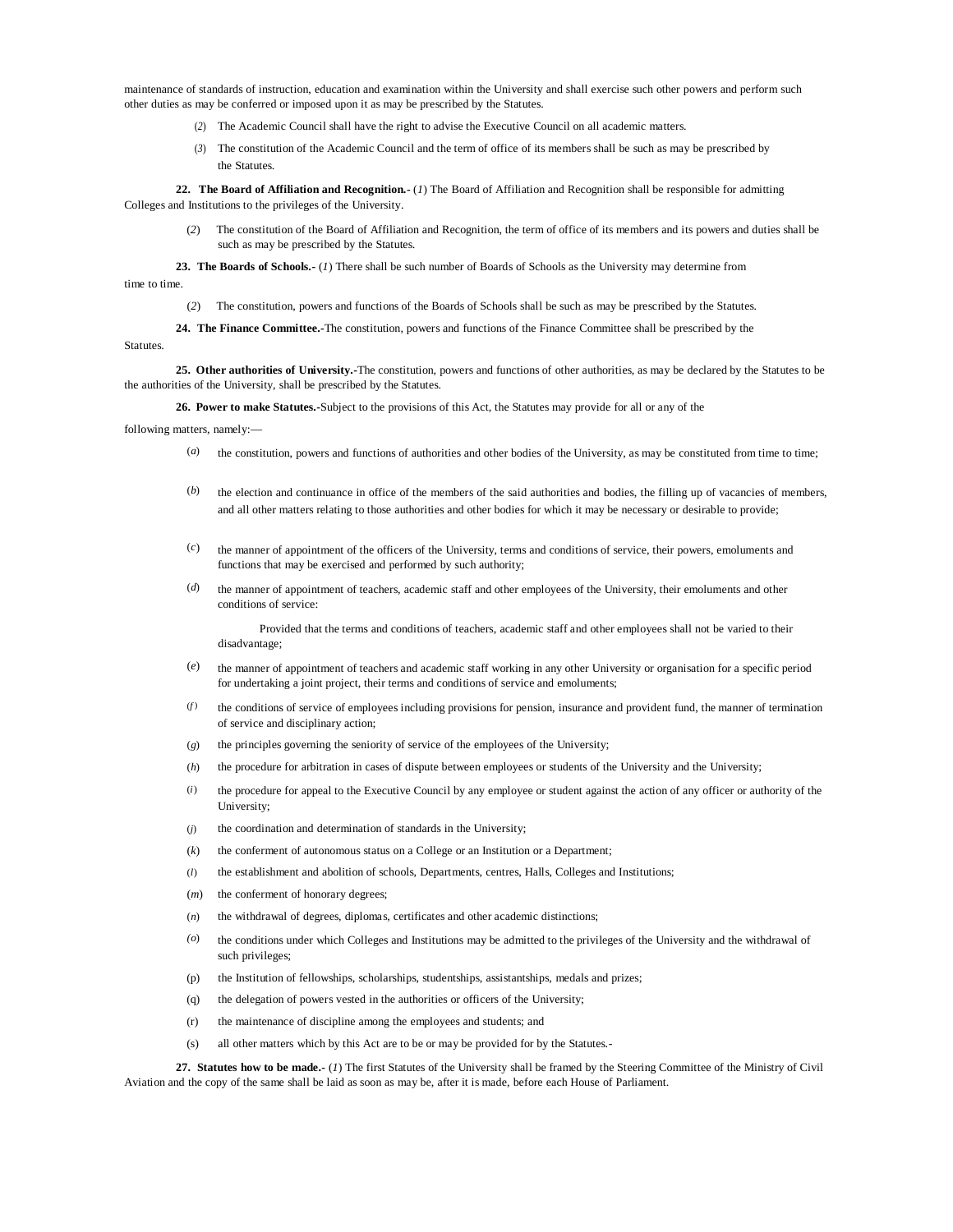(*2*) Without prejudice to the provisions contained in sub-section (*1*), the Executive Council may, from time to time, make new or additional Statutes or may amend or repeal the Statutes in the manner hereafter in this section provided:

Provided that the Executive Council shall not make, amend or repeal any Statutes affecting the status, powers or constitution of any authority of the University until such authority has been given reasonable opportunity of expressing an opinion in writing on the proposed changes, and any opinion so expressed shall be considered by the Executive Council.

- (*3*) Every new Statute or addition to the Statutes or any amendment or repeal of a Statute shall require the assent of the Visitor, who may assent thereto or withhold assent or remit to the Executive Council for reconsideration in the light of the observation, if any, made by him.
- (*4*) A new Statute or a Statute amending or repealing an existing Statute shall have no validity unless it has been assented to by the Visitor.
- (*5*) Notwithstanding anything contained in the foregoing sub-sections, the Visitor may make new or additional Statutes or amend or repeal the Statutes referred to in sub-section (*1*), during the period of three years immediately after the commencement of this Act:

Provided that the Visitor may, on the expiry of the said period of three years, make, within one year from the date of such expiry, such detailed Statutes as he may consider necessary and such detailed Statutes shall be laid before both Houses of Parliament.

(*6*) Notwithstanding anything contained in this section, the Visitor may direct the University to make provisions in the Statutes in respect of any matter specified by him and if the Executive Council is unable to implement such direction within sixty days of its receipt, the Visitor may, after considering the reasons, if any, communicated by the Executive Council for its inability to comply with such direction, make or amend the Statutes suitably.

**28. Power to make Ordinances.-**(*1*) Subject to the provisions of this Act and the Statutes, the Ordinances may provide for all or any of the following matters, namely:—

- (*a*) the admission of students to the University and their enrolment as such;
- (*b*) the courses of study to be laid down for all degrees, diplomas and certificates of the University;
- (*c*) the medium of instruction and examination;
- (*d*) the award of degrees, diplomas, certificates and other academic distinctions, the qualifications for the same and the means to be taken relating to the granting and obtaining of the same;
- (*e*) the fees to be charged for courses of study in the University and for admission to examinations, degrees and diplomas of the University;
- (*f*) the conditions for award of fellowships, scholarships, studentships, assistantships, medals and prizes;
- (*g*) the conduct of examinations, including the term of office and manner of appointment and the duties of examining bodies, examiners and moderators;
- (*h*) the conditions of residence of the students of the University;
- (*i*) the special arrangements, if any, which may be made for the residence, discipline and teaching of women students and the prescribing of special courses of studies for them;
- (*j*) the appointment and emoluments of employees other than those for whom provision has been made in the Statutes;
- (*k*) the establishment of Centre of Studies, Board of Studies, Special centre, Specialised Laboratories and other Committees;
- (*l*) the manner of co-operation and collaboration with other Universities in India or abroad and authorities including learned bodies or associations;
- (*m*) the creation, composition and functions of any other body which is considered necessary for improving the academic life of the University;
- (*n*) such other terms and conditions of service of teachers and other academic staff as are not prescribed by the Statutes;
- *(o*) the supervision and management of Colleges and Institutions admitted to the privileges of the University;
- (*p*) the setting up of a machinery for redressal of grievances of employees; and
- (*q*) all other matters which by this Act or the Statutes may be provided for by the Ordinances.
- (*2*) The first Ordinances shall be made by the Vice-Chancellor with the previous approval of the Central Government and the Ordinances so made may be amended, repealed or added to at any time by the Executive Council in the manner prescribed by the **Statutes**.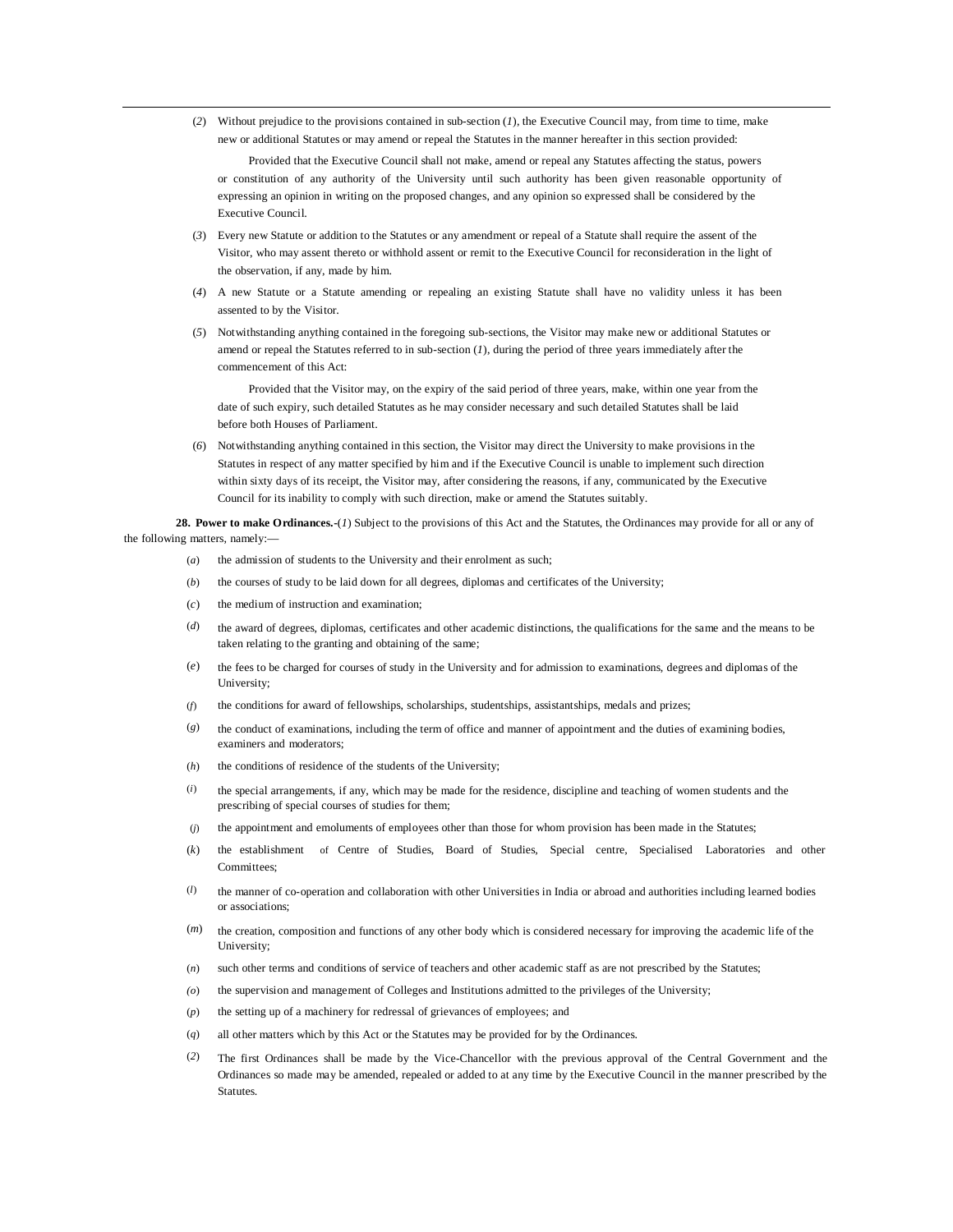**29. Regulations.-**The authorities of the University may make Regulations, consistent with this Act, the Statutes and the Ordinances in the manner prescribed by the Statutes, for the conduct of their own business and that of the Committees, if any, appointed by them and not provided for by this Act, the Statutes or the Ordinances.

**30. Annual report.-** (*1*) The annual report of the University shall be prepared under the direction of the Executive Council, which shall include, among other matters, the steps taken by the University towards the fulfilment of its objects and shall be submitted to the Court on or after such date as may be prescribed by the Statutes and the Court shall consider the report in its annual meeting.

- (*2*) The Court shall submit the annual report to the Visitor along with its comments, if any.
- (*3*) A copy of the annual report, as prepared under sub-section (*1*), shall also be submitted to the Central Government, which shall, as soon as may be, cause the same to be laid before both Houses of Parliament.
- (*4*) A copy of the annual report shall also be exhibited on the website of the University after having been laid in both Houses of Parliament.

**31. Annual accounts.-** (*1*) The annual accounts and balance-sheet of the University shall be prepared under the directions of the Executive Council and shall, once at least every year and at intervals of not more than fifteen months, be audited by the Comptroller and Auditor-General of India or by such persons as he may authorise in this behalf.

- (*2*) A copy of the annual accounts together with the audit report thereon shall be submitted to the Court along with the observations if any, of the Executive Council and the Court will submit the same to the Visitor along with its observation.
- (*3*) Any observation made by the Visitor on the annual accounts shall be brought to the notice of the Court and the observations of the Court, if any, shall, after being considered by the Executive Council, be submitted to the Visitor.
- (*4*) A copy of the annual accounts together with the audit report, as submitted to the Visitor, shall also be submitted to the Central Government, which shall, as soon as may be, cause the same to be laid before both Houses of Parliament.
- (*5*) The audited annual accounts after having been laid before both Houses of Parliament shall be published in the Gazette of India.

**32. Returns and information.-**The University shall furnish to the Central Government such returns or other information with respect to its property or activities as the Central Government may, from time to time, require, within such period as may be specified by the Central Government.

**33. Conditions of service of employees.-** (*1*) The University shall enter into written contract of service with every employee

of the University appointed on regular basis or otherwise and the terms and conditions of the contract shall not be inconsistent with the provisions of this Act, the Statutes and the Ordinances.

(*2*) A copy of the contract referred to in sub-section (*1*) shall be kept with the University and a copy thereof shall also be furnished to the employee concerned.

**34. Tribunal of Arbitration.-** (*1*) Any dispute arising out of the contract between the University and any employee shall, at the request of the employee, be referred to a Tribunal of Arbitration consisting of one member appointed by the Executive Council, one member nominated by the employee concerned and an umpire appointed by the Visitor.

(*2*) The decision of the Tribunal of Arbitration shall be final and binding on the parties and no suit shall lie in any civil court in respect of the matters decided by the Tribunal:

Provided that nothing in this sub-section shall preclude the employee from availing of the judicial remedies available under articles 32 and 226 of the Constitution.

- (*3*) Every request made by the employee under sub-section (*1*), shall be deemed to be a submission to arbitration upon the terms of this section within the meaning of the Arbitration and Conciliation Act, 1996. (26 of 1996.)
- (*4*) The procedure for regulating the work of the Tribunal shall be prescribed by the Statutes.

**35. Procedure of appeal and arbitration in disciplinary cases against students.-**(*1*) Any student or candidate for an examination whose name has been removed from the rolls of the University by the orders or resolution of the Vice-Chancellor, Disciplinary Committee or Examination Committee, as the case may be, and who has been debarred from appearing at the examinations of the University for more than one year, may, within ten days of the date of receipt of such orders or copy of such resolution by him, appeal to the Executive Council and the Executive Council may confirm, modify or reverse the decision of the Vice-Chancellor or the Committee, as the case may be.

(*2*) Any dispute arising out of any disciplinary action taken by the University against a student shall, at the request of such student, be referred to a Tribunal of Arbitration and the provisions of section 36 shall, as far as may be, apply to a reference made under this sub-section.

**36. Right to appeal.-**Every employee or student of the University, notwithstanding anything contained in this Act, have a right to appeal within such time as may be prescribed by the Statutes, to the Executive Council against the decision of any officer or authority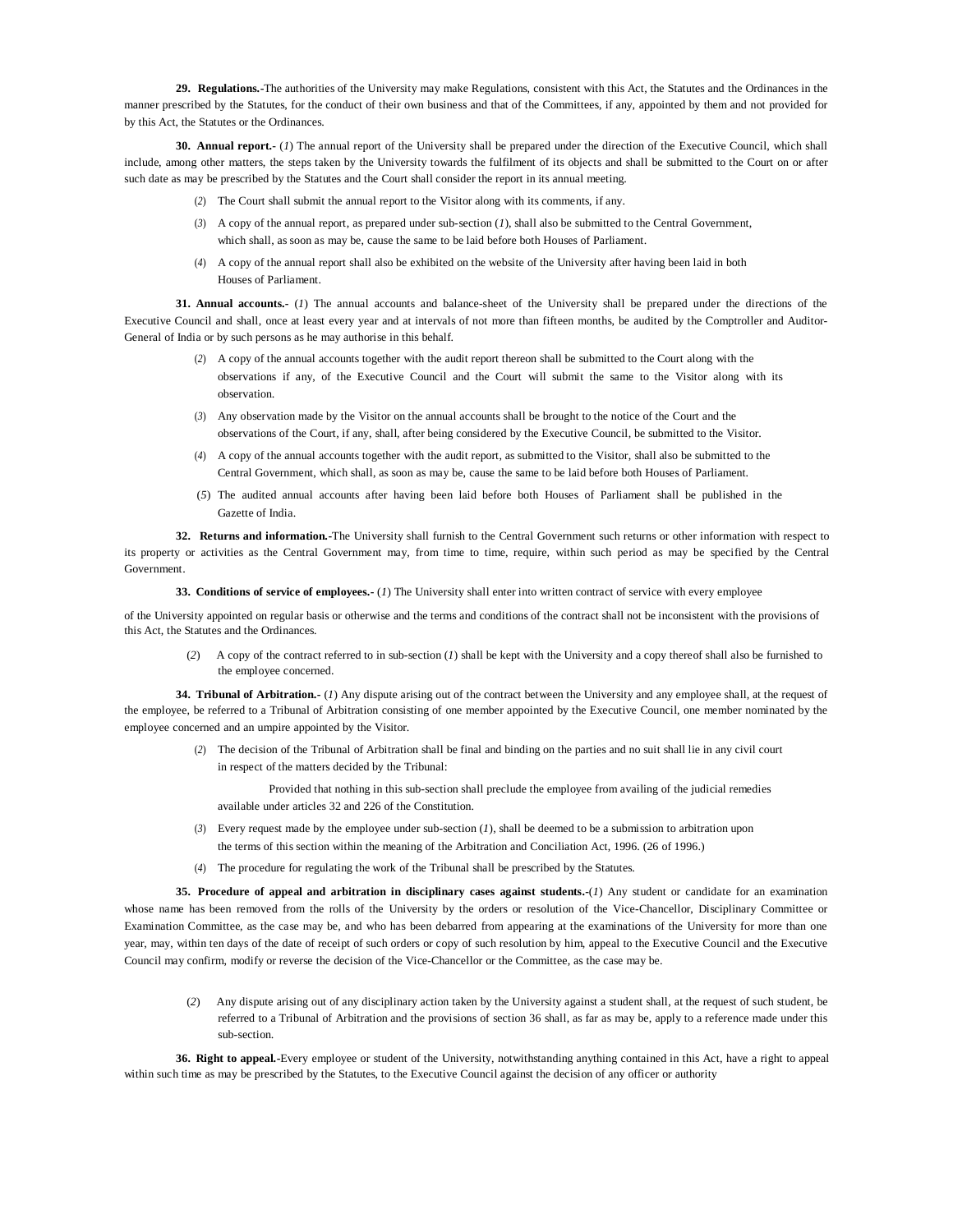of the University or of the Principal of any College or Institution, as the case may be, and thereupon the Executive Council may confirm, modify or reverse the decision appealed against.

**37. Provident and pension fund.-** (*1*) The University shall constitute for the benefit of its employees such provident or pension fund or provide such insurance schemes as it may deem fit in such manner and subject to such conditions as may be prescribed by the Statutes.

(*2*) Where such provident fund or pension fund has been so constituted, the Central Government may declare that the provision of the Provident Funds Act, 1925 (19 of 1925.) shall apply to such fund, as if it were a Government provident fund.

**38. Disputes as to constitution of University authorities and bodies.-** If any question arises as to whether any person has been duly elected or appointed as, or is entitled to be, a member of any authority or other body of the University, the matter shall be referred to the Visitor whose decision thereon shall be final.

**39. Constitution of Committees.-** Where any authority of the University is given power by this Act or the Statutes to appoint Committees, such Committees shall, save as otherwise provided, consist of the members of the authority concerned and of such other person, if any, as the authority in each case may think fit.

**40. Filling of casual vacancies.-** All the casual vacancies among the members (other than *ex officio* members) of any authority or other body of the University shall be filled, as soon as may be convenient, by the person or body who appointed, elected or co-opted the members whose place has become vacant and the person appointed, elected or co-opted to a casual vacancy shall be a member of such authority or body for the residue of the term for which the person of whose place he fills would have been a member.

**41. Proceedings of University authorities or bodies not invalidated by vacancies.-** No act or proceedings of any authority or other body of the University shall be invalid merely by reason of the existence of a vacancy or vacancies among its members.

**42. Protection of action taken in good faith.-** No suit or other legal proceedings shall lie against any officer or other employee of the University for anything which is in good faith done or intended to be done in pursuance of any of the provisions of this Act, the Statutes or the Ordinances.

**43. Mode of proof of University record.-** A copy of any receipt, application, notice, order, proceedings resolution of any

authority or Committee of the University, or other documents in possession of the University, or any entry in any register duly maintained by the University, if certified by the Registrar, shall be received as *prima facie* evidence of such receipt, application, notice, order, proceeding, resolution or documents or the existence of entry in the register and shall be admitted as evidence of the matters and transactions therein where the original thereof would, if produced, have been admissible in evidence, notwithstanding anything contained in the Indian Evidence Act, 1872 (1 of 1872.) or in any other law for the time being in force.

**44. Power to remove difficulties.-** (*1*) If any difficulty arises in giving effect to the provisions of this Act, the Central Government may, by order published in the Official Gazette, make such provisions, not inconsistent with the provisions of this Act, as appear to it to be necessary or expedient for removing the difficulty:

> Provided that no such order shall be made under this section after the expiry of three years from the commencement of this Act.

(*2*) Every order made under this section shall be laid, as soon as may be after it is made, before each House of Parliament.

### **45. Statutes, Ordinances and Regulations to be published in the Official Gazette and to be laid before Parliament.-**

(*1*) Every Statute, Ordinance or Regulation made under this Act shall be published in the Official Gazette and hosted on the website of the University.

- (*2*) Every Statute, Ordinance or Regulation made under this Act shall be laid, as soon as may be after it is made, before each House of Parliament, while it is in session, for a total period of thirty days which may be comprised in one session or in two or more successive sessions, and if, before the expiry of the session immediately following the session or the successive sessions aforesaid, both Houses agree in making any modification in the Statute, Ordinance or Regulation or both Houses agree that the Statute, Ordinance or Regulation should not be made, the Statute, Ordinance or Regulation shall thereafter have effect only in such modified form or be of no effect, as the case may be; so, however, that any such modification or annulment shall be without prejudice to the validity of anything previously done under that Statute, Ordinance or Regulation.
- (*3*) The power to make Statutes, Ordinances or Regulations shall include the power to give retrospective effect from a date not earlier than the date of commencement of this Act, to the Statutes, Ordinances or Regulations or any of them but no retrospective effect shall be given to any Statute, Ordinance or Regulation so as to prejudicially affect the interests of any person to whom such Statute, Ordinance or Regulation may be applicable.